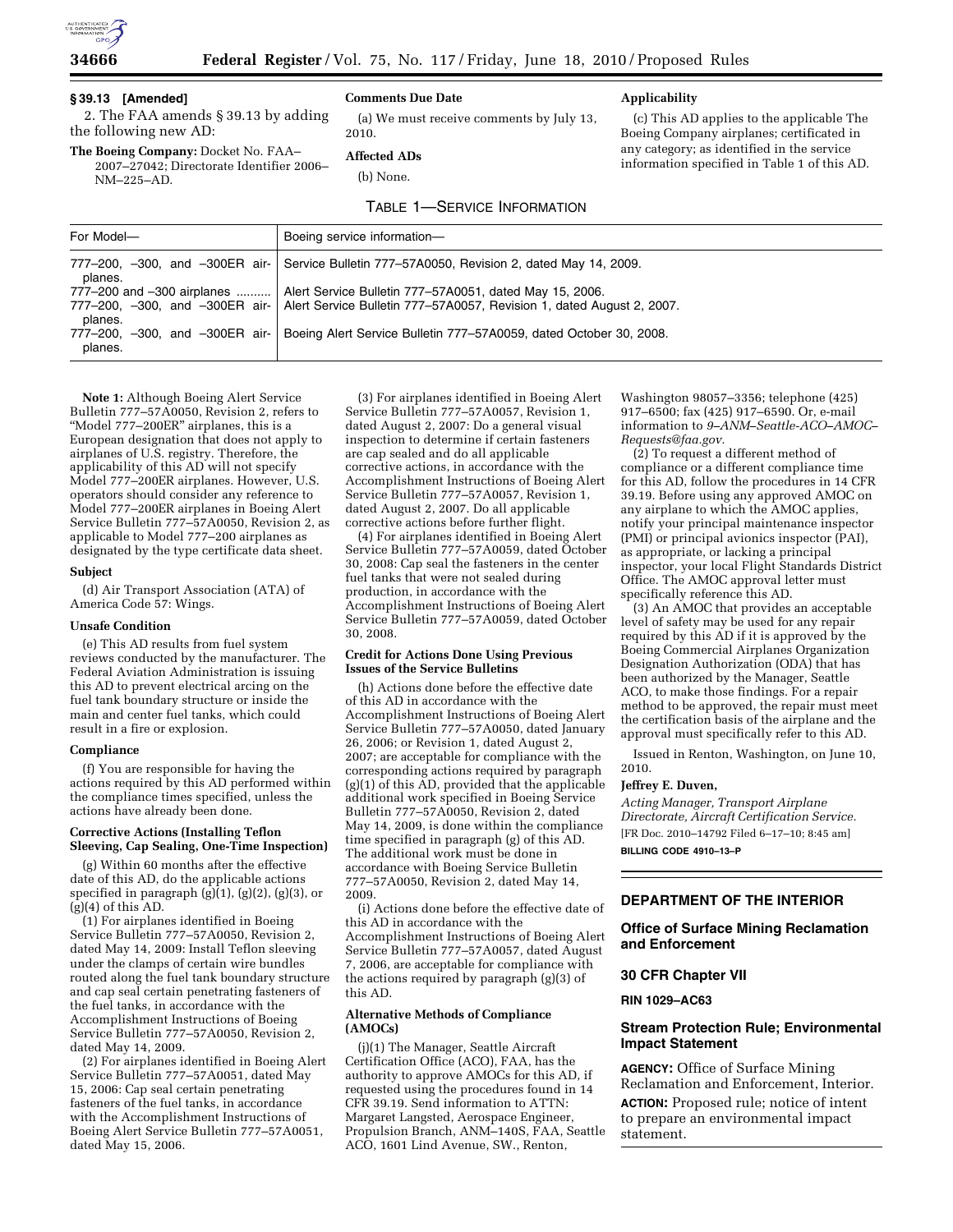**SUMMARY:** On April 30, 2010,<sup>1</sup> we, the Office of Surface Mining Reclamation and Enforcement (OSM), published a Notice of Intent to prepare an environmental impact statement. This new Notice of Intent supersedes the April Notice of Intent, expands the scoping opportunities to include open houses, and outlines possible alternatives to the proposed action. OSM intends to prepare an environmental impact statement (EIS) under section 102(2)(C) of the National Environmental Policy Act of 1969 (NEPA) to analyze the effects of potential rule revisions under the Surface Mining Control and Reclamation Act of 1977 (SMCRA or the Act) to improve protection of streams from the adverse impacts of surface coal mining operations. We are requesting comments for the purpose of determining the scope of the EIS. **DATES:** To ensure consideration, we

must receive your electronic or written comments by July 30, 2010. **ADDRESSES:** You may submit comments

by any of the following methods, although we request that you use electronic mail if possible:

• *Electronic mail:* Send your comments to *sra-eis@osmre.gov.* 

• *Mail, hand-delivery, or courier:*  Send your comments to Office of Surface Mining Reclamation and Enforcement, Administrative Record, Room 252–SIB, 1951 Constitution Avenue, NW., Washington, DC 20240.

• *Open Houses:* Written and oral comments will be accepted at the Open House sessions, which are discussed in Section V of this Notice.

**FOR FURTHER INFORMATION CONTACT:** John Craynon, Chief, Division of Regulatory Support, Office of Surface Mining Reclamation and Enforcement, 1951 Constitution Ave., NW., MS 202–SIB, Washington, DC 20240; Telephone 202– 208–2866.

#### **SUPPLEMENTARY INFORMATION:**

#### **Table of Contents**

- I. Why are we publishing a new Notice of Intent?
- II. Why are we planning to revise our rules?
- III. What is the proposed Federal action?
- IV. What are the possible alternatives?
- V. How do I submit comments?
- VI. How do I request to participate as a cooperating agency?

## **I. Why are we publishing a new Notice of Intent?**

On April 30, 2010, we published a Notice of Intent to prepare an environmental impact statement for a proposed Stream Protection Rule. We have decided to expand the scoping opportunities to include several open houses in various coal producing areas of the U.S. We have also included possible alternatives under consideration for each element of the proposed action. Finally, we have extended the scoping period to July 30, 2010.

## **II. Why are we planning to revise our rules?**

On December 12, 2008 (73 FR 75814– 75885), we published a final rule modifying the circumstances under which mining activities may be conducted in or near perennial or intermittent streams. That rule, which this notice refers to as the 2008 rule, took effect January 12, 2009. A total of nine organizations challenged the validity of the rule in two complaints filed on December 22, 2008, and January 16, 2009 (amended complaint filed February 17, 2009): *Coal River Mountain Watch, et al.* v. *Salazar,* No. 08–2212 (D.DC) (''*Coal River*'') and *National Parks Conservation Ass'n* v. *Salazar,*  No. 09–115 (D.DC) (''*NPCA*''). Under the terms of a settlement agreement signed by the parties on March 19, 2010, we agreed to use best efforts to sign a proposed rule by February 28, 2011, and a final rule by June 29, 2012. We also agreed to consult with the Fish and Wildlife Service pursuant to the Endangered Species Act, as appropriate, prior to signing the final action. On April 2, 2010, the court granted the parties' motion to hold the judicial proceedings in abeyance.

However, we had already decided to change the rule following the change of Administrations on January 20, 2009. On June 11, 2009, the Secretary of the Department of the Interior, the Administrator of the U.S. Environmental Protection Agency (EPA), and the Acting Assistant Secretary of the Army (Civil Works) entered into a memorandum of understanding 2 (MOU) implementing an interagency action plan designed to significantly reduce the harmful environmental consequences of surface coal mining operations in six Appalachian states, while ensuring that future mining remains consistent with Federal law. Among other things, under the MOU we committed to consider revisions to key provisions of our rules, including the 2008 rule and approximate original contour requirements, to better protect the environment and public health from the impacts of Appalachian surface coal mining.

Consequently, on November 30, 2009, we published an advance notice of proposed rulemaking (ANPR) soliciting comments on ten potential rulemaking alternatives. *See* 74 FR 62664–62668. In addition, consistent with the MOU, we invited the public to identify other rules that we should revise. We also announced our intent to prepare a supplement to the EIS developed in connection with the 2008 rule.

We received approximately 32,750 comments during the 30-day comment period that closed December 30, 2009. After evaluating the comments, we determined that development of a comprehensive stream protection rule (one that is much broader in scope than the 2008 rule) would be the most appropriate and effective method of achieving the goals set forth in the MOU and the ANPR. We believe that this holistic approach will better protect streams and related environmental values. It would not be fair, appropriate, scientifically valid or consistent with the principles of SMCRA to apply the new protections only in central Appalachia, as some commenters on the ANPR advocated. Streams are ecologically significant regardless of the region in which they are located. The broader scope of the stream protection rule means that we will need to prepare a new environmental impact statement rather than the supplement to the 2008 EIS that we originally intended to prepare.

## **III. What is the proposed Federal action?**

The proposed Federal action consists of revisions to various provisions of our rules to improve protection of streams from the impacts of surface coal mining operations nationwide. Principal elements of the proposed action include—

• *Collection of Baseline Data.* Adding more extensive and more specific permit application requirements concerning baseline data on hydrology, geology, and aquatic biology; the determination of the probable hydrologic consequences of mining; and the hydrologic reclamation plan; as well as more specific requirements for the cumulative hydrologic impact assessment.

• *Definition of Material Damage to Hydrologic Balance.* Defining the term ''material damage to the hydrologic balance outside the permit area.'' This term is critically important because, under section 510(b)(3) of SMCRA, the regulatory authority may not approve a permit application unless the proposed

<sup>1</sup> 75 FR 22723 (April 30, 2010).

<sup>2</sup>The MOU can be viewed online at *http:// www.osmre.gov/resources/ref/mou/ ASCM061109.pdf.*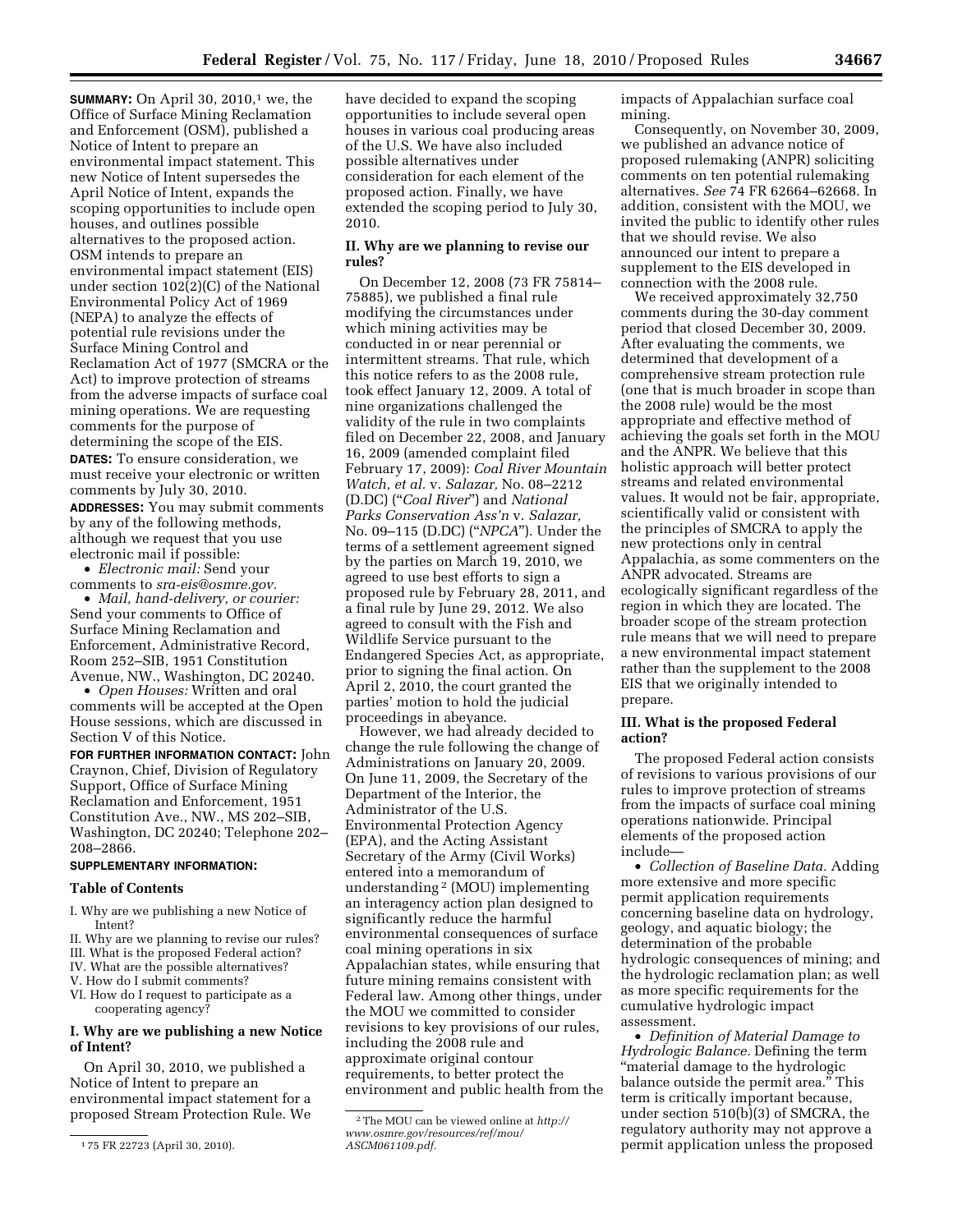operation has been designed to prevent material damage to the hydrologic balance outside the permit area. This term includes streams downstream of the mining operation and above underground mines.

• *Mining Activities In or Near Streams.* Revising the regulations governing mining activities in or near streams, including mining through streams.

• *Additional Monitoring Requirements.* Adding more extensive and more specific monitoring requirements for surface water, groundwater, and aquatic biota during mining and reclamation.

• *Corrective Action Thresholds.*  Establishing corrective action thresholds.

• *Land Forming and Fill Optimization.* Revising the backfilling and grading rules, excess spoil rules, and approximate original contour restoration requirements to incorporate landform restoration principles and reduce discharges of total dissolved solids.

• *Approximate Original Contour Exceptions.* Limiting variances and exceptions from approximate original contour restoration requirements.

• *Reforestation.* Requiring reforestation of previously wooded areas.

• *Permit Coordination.* Requiring that the regulatory authority coordinate the SMCRA permitting process with Clean Water Act permitting activities to the extent practicable.

• *Financial Assurances for Long-Term Discharges of Pollutants.*  Codifying the financial assurance provisions of OSM's March 31, 1997, policy statement 3 on correcting, preventing, and controlling acid/toxic mine drainage and clarifying that those provisions apply to all long-term discharges of pollutants, not just pollutants for which effluent limitations exist.

• *Stream Definitions.* Updating the definitions of perennial, intermittent, and ephemeral streams.

#### **IV. What are the possible alternatives?**

We are in the process of developing alternatives for the proposed Federal action. Comments received in response to this notice will assist us in that process.

We will prepare a draft EIS after we complete the initial stages of scoping and identify which rulemaking alternatives will be analyzed in detail. Following release of the draft EIS, we anticipate publishing a notice of proposed rulemaking.

Listed below are some of the possible alternatives, in addition to the No Action Alternative, that we are considering for each element of the proposed action:

• *Additional Requirements for Collection of Baseline Data.* Add requirements that permit applicants provide more specific and comprehensive baseline data addressing factors such as: (1) Duration of sampling needed to demonstrate seasonal variations in hydrology, *e.g.,* 12 months, 24 months, or other duration; (2) Frequency of sampling for various types of baseline data, *e.g.,* monthly, quarterly, annually; (3) Location of sampling, *e.g.,* downstream, upstream, off-permit; (4) Aquatic biological communities subject to sampling; and (5) Chemical, physical, and hydrologic parameters to be sampled.

• *Definition of Material Damage to Hydrologic Balance.* Alternatives for defining the term "material damage" include: (1) Any impairment of a physical, chemical, or biological function of the hydrologic balance; (2) Any quantifiable adverse impact on the quality or quantity of surface or groundwater or the biological condition of a stream that would preclude or diminish use of the water or stream; (3) Any ongoing violation of water quality standards; and (4) Differentiating between short term vs. long term impairment.

• *Mining Activities In or Near Streams.* Alternatives for regulating mining activities in, through, or near streams include: (1) Prohibiting disturbance of streams with a biological community unless the permit applicant demonstrates the ability to restore stream form and function; (2) Prohibiting activities and disturbances in all streams with a biological community, irrespective of the ability of the permit applicant to restore form and function; (3) Prohibiting activities in or near streams; (4) Reinstating the 1983 stream buffer zone rule; and (5) Addressing whether fills should be included or excluded in these restrictions.

• *Additional Monitoring Requirements.* Permittees would be required to provide additional monitoring data based on the following considerations: (1) Duration of monitoring, *e.g.,* through final bond release; (2) Frequency of sampling, *e.g.,*  continuous, weekly, monthly, quarterly, annually; (3) Location of sampling, *e.g.,*  downstream, upstream, off-permit; (4) Biological components subject to

sampling; (5) Sampling parameters, *e.g.,*  chemical, physical, hydrologic; and (6) Regular review of monitoring data by regulatory authority, *e.g.,* annually, at mid-term review, at permit renewal.

• *Corrective Action Thresholds.*  Alternatives for determining the circumstances under which the permittee must take corrective action to prevent material damage to the hydrologic balance include: (1) Developing numerical water quality thresholds based on biological criteria; (2) Developing action thresholds based on water quality trend analysis; and (3) Defining key parameters for which thresholds will be established.

• *Landforming and Fill Optimization.*  Alternatives for evaluating land configuration and handling of excess spoils include: (1) Restoring landforms including slope, aspect, and elevation on both backfilled areas and excess spoil fills; (2) Allowing postmining elevations to exceed premining elevations when necessary to restore premining topographic features; (3) Revising requirements to minimize creation of excess spoil by maximizing the amount of spoil returned to the mined-out area; (4) Revising requirements to minimize excess spoil footprints; and (5) Banning excess fill placement in streams.

• *Approximate Original Contour Exceptions.* Alternatives under consideration include: (1) Modifying requirements to ensure that exceptions from approximate original contour restoration requirements do not result in additional damage to streams with a biological community; (2) Prohibiting ''mountain top'' mining (would require a statutory change); and (3) Adding requirements to ensure approved postmining land uses are achievable and feasible.

• *Reforestation.* Alternatives under consideration include: (1) Requiring reforestation of mined lands to premining diversity and stocking or some percentage of premining diversity and stocking; (2) Requiring reforestation of all mined lands capable of supporting forested land uses; (3) Requiring reforestation of mined lands to the extent compatible with postmining land use; (4) Requiring reforestation and revegetation of mined lands with native species; and (5) Minimizing forest fragmentation.

• *Permit Coordination.* A provision under consideration includes: (1) Enhancing coordination of SMCRA and Clean Water Act regulatory programs consistent with the 2009 Memorandum of Understanding among DOI, Army Corps of Engineers, and EPA; and (2) Standardizing data collection and

<sup>3</sup>*See* the document entitled ''Acid Mine Drainage Policy'' at *http://www.osmre.gov/guidance/ significant*\_*guidance.shtm.*